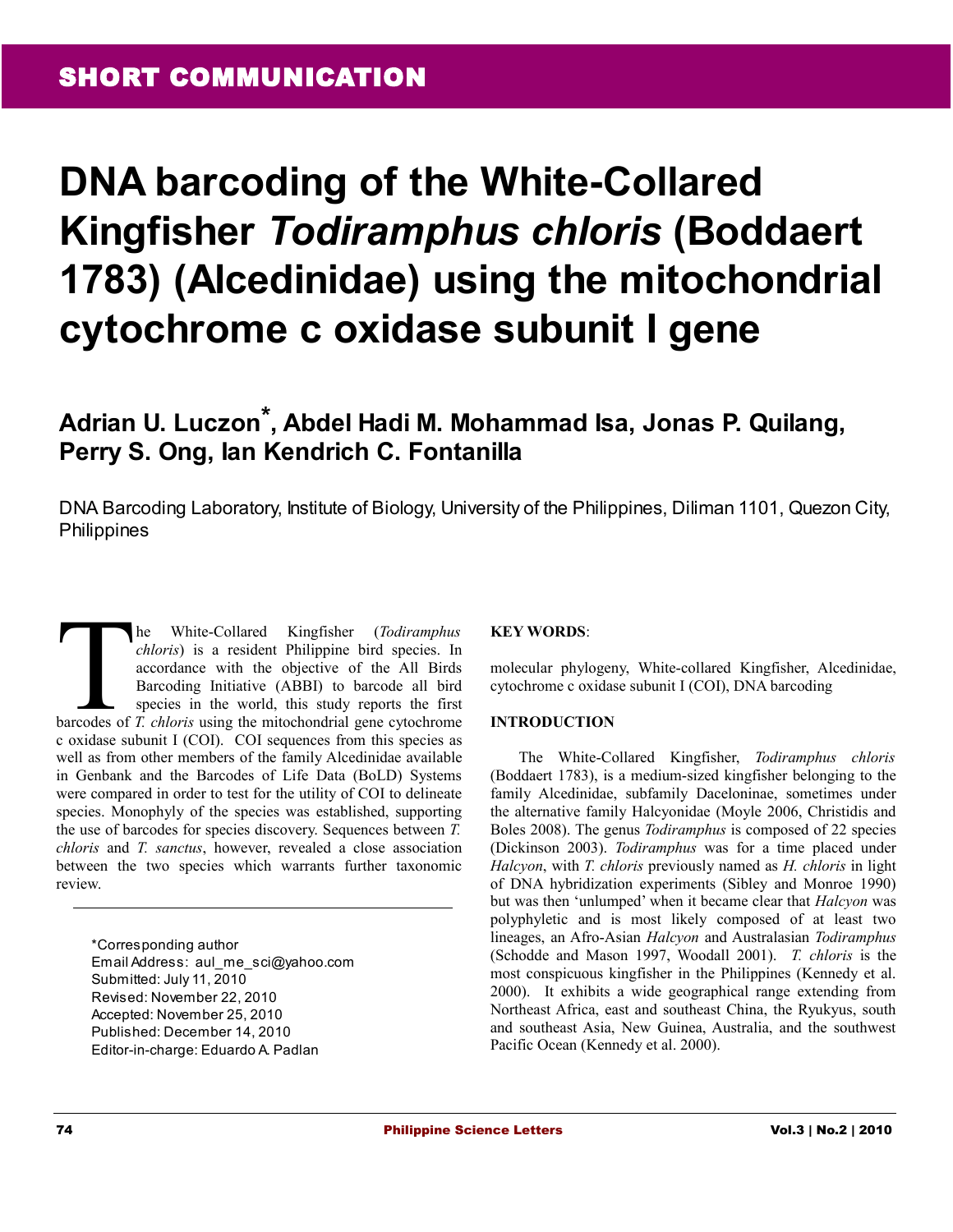

**Figure 1.** Representative specimen (UPD10) of *Todiramphus chloris* from UP Diliman

Species identification is a crucial step in all biological studies. Without proper species identification, appropriate action regarding biological issues would be ineffective (Armstrong and Ball 2005). However, traditional taxonomy may sometimes fail in its role in effective species identification, or there may not be enough qualified people to do proper identification. Scientists are therefore looking for more rapid and accurate methods of species delineation that rely less on taxonomic expertise. DNA barcoding can address this problem (Hebert et al*.* 2003, Tautz et al*.* 2003). Molecular techniques provide far more accurate and quantitative means of species identification than morphology-based methods. So far, DNA barcoding performs well in unraveling a whole new wealth of information that it is expected to provide more insights on taxonomy and systematics (Hebert et al*.* 2003, Hajibabaei et al*.* 2007). Hebert et al. (2004) proposed that a 650-bp fragment from the 5' end of the cytochrome c oxidase subunit I (COI) gene be used as a barcode marker for animals.

The All Birds Barcoding Initiative (ABBI, [http://www.barcodingbirds.org\)](http://www.barcodingbirds.org/), a flagship project under the Consortium for the Barcode of Life (CBOL, [http://barcoding.si.edu\)](http://barcoding.si.edu/) aims to barcode at least five individuals per species of bird. As part of this initiative, this study aimed to report for the first time the COI barcode of *Todiramphus chloris* as well as to test the utility of COI barcodes to delineate species within the Alcedinidae. Further, a COI gene tree was constructed to confirm previous assertions that the Australasian *Todiramphus* be separated from the Afroasian genus *Halcyon*.

# **MATERIALS AND METHODS**

Five individuals from the University of the Philippines Diliman campus, Quezon City, Philippines were caught using mist nets. Morphometric data such as bill length, bill depth, tarsus length, wing length, tail length and weight were taken, as well as photographs in lieu of actual voucher specimens, all of which were submitted to Barcode of Life Data (BoLD) Systems. Figure 1 shows a specimen (UPD10) of *T. chloris* caught in the campus. The ends of some of the tail feathers were clipped in order to mark the captured bird before release and to prevent recapture. DNA was extracted from blood feathers and a 650bp fragment of the COI was amplified using PCR with primers BirdF1 and BirdR1 of Hebert et al. (2004). The purified PCR products were sent to Macrogen in Korea for sequencing. A gene tree for the family Alcedinidae was constructed using 30 unique COI sequences from this study, Genbank and the Barcode of Life Data (BoLD) Systems. Uncorrected p-distances were used to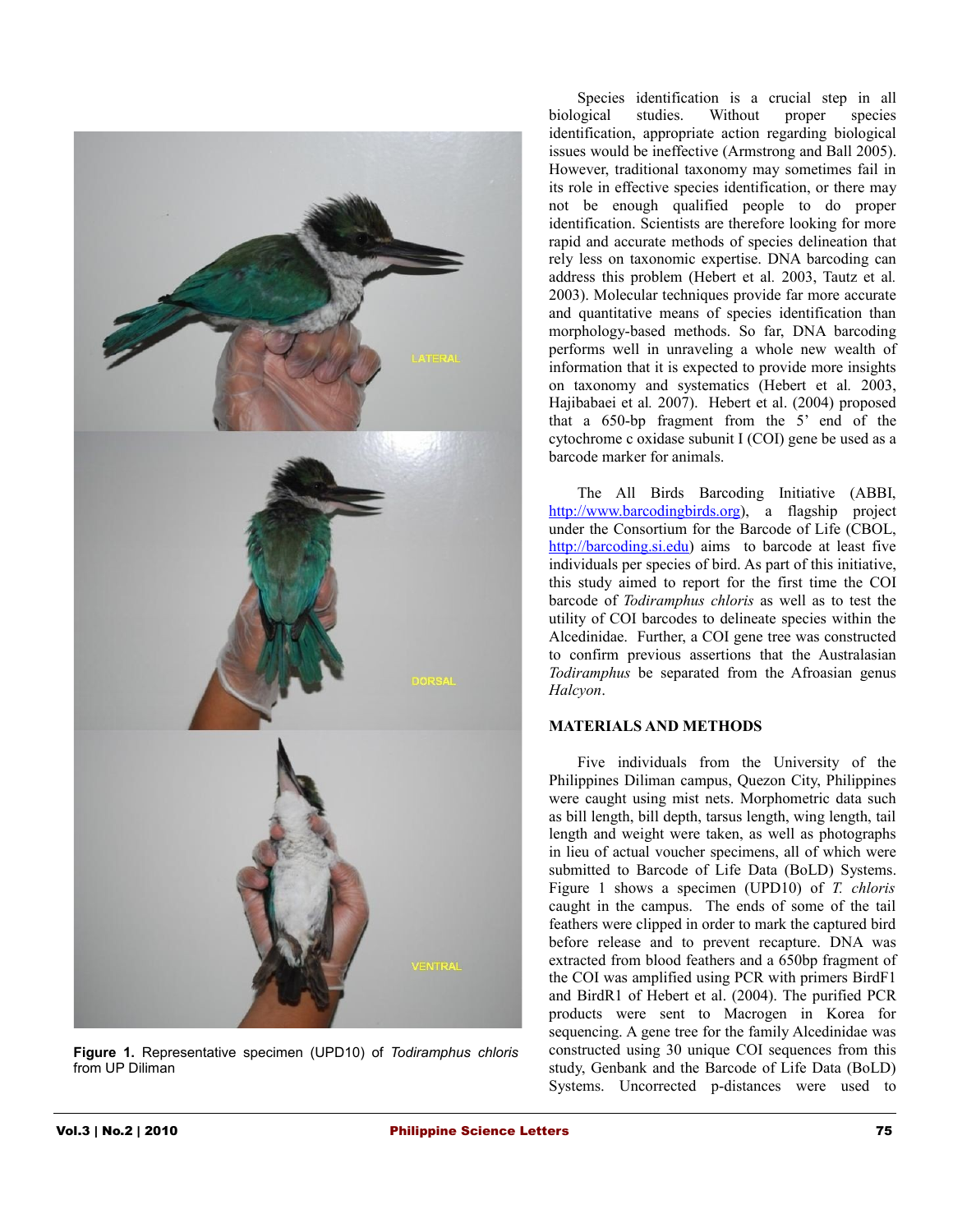calculate for the intraspecific and interspecific divergences for utility testing of COI barcodes within the Alcedinidae.

#### **RESULTS AND DISCUSSION**

In line with the ABBI effort of barcoding all of the world's bird species, this study presents the first barcodes for the *T. chloris* from five individuals. From the five sequences obtained (GenBank Accession HM62277-81), two unique haplotypes were found. BLAST results revealed that both haplotypes were 98.1% and 98.3% similar,

respectively, with *Todiramphus sanctus vagans* (GenBank Accession EU410489).

The gene tree (Figure 2) agrees with the currently established phylogenetic relationships using molecular data (Moyle 2006) with respect to monophyly and lineage sorting. Monophyly of the traditional subfamilies Alcedininae, Daceloninae and Cerylinae as well as monophyly of species were clearly resolved. In this tree, three distinct lineages are formed, the first containing *Halcyon coromanda*, which is basal to a splitting between a *Dacelo* clade and a *Todiramphus* clade. What is clear from the COI tree, which also mirrors Moyle's (2006) findings, is that there is clustering of *T. chloris* with *T. sanctus* to form a monophyletic group divergent from *Halcyon*, which supports the establishment of *Todiramphus* as distinct from *Halcyon* (Woodall 2001).

Barcoding has been promoted as useful in delineating species by using a species threshold concept in which sequences differing by more than ten times the minimum intraspecific variation or beyond an empirically determined divergence limit (e.g., 2.7%) are said to be of different species (Hebert et al*.* 2004). Though most of the taxa from the Alcedinidae follow this rule, there are peculiar exceptions. Sequence for *T. chloris* differs only by 1.38% from *T. sanctus,* which is less than the empirical 2.7% or from the calculated 10x rule value (1.5% from 0.15% minimum intraspecific variation). Based on the species threshold concept, *T. chloris* and *T. sanctus* are most likely of the same species and should be flagged for taxonomic reevaluation. However, consideration of other



**Figure 2.** Maximum likelihood tree of the Alcedinidae based on 651 nucleotides of the COI gene and using the GTR+Γ as optimal model. The tree is rooted on motmots (Momotidae) and rollers (Coraciidae) as outgroup taxa. Values on nodes indicate percentage bootstrap support based on ML/NJ/MP analyses; values less than 50% are not shown. Scale bar represents five nucleotide changes for every 100 nucleotides.